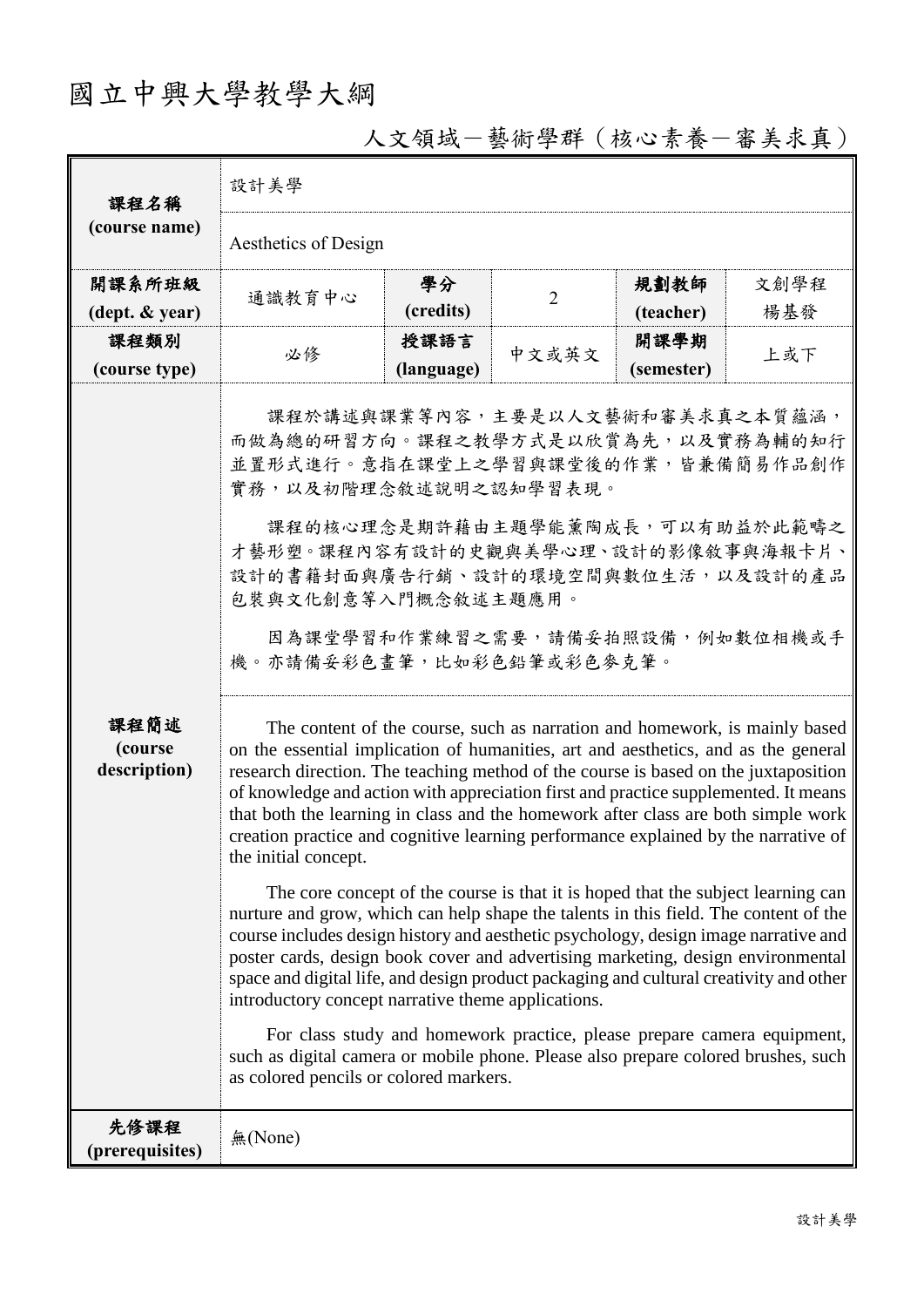## 課程目標與核心能力關聯配比**(%)**

| (relevance of course objectives and core learning outcomes)                                                                                                                                                                                                                                                                                                                                                                                                   |                                                                                                                                                                                                                                                                         |                                                                                |                                   |                  |  |  |  |  |  |
|---------------------------------------------------------------------------------------------------------------------------------------------------------------------------------------------------------------------------------------------------------------------------------------------------------------------------------------------------------------------------------------------------------------------------------------------------------------|-------------------------------------------------------------------------------------------------------------------------------------------------------------------------------------------------------------------------------------------------------------------------|--------------------------------------------------------------------------------|-----------------------------------|------------------|--|--|--|--|--|
| 課程目標                                                                                                                                                                                                                                                                                                                                                                                                                                                          | course objectives                                                                                                                                                                                                                                                       |                                                                                | 核心能力<br>core learning<br>outcomes | 配比<br>合計<br>100% |  |  |  |  |  |
| 01.設計的史觀與美學心理之簡易                                                                                                                                                                                                                                                                                                                                                                                                                                              | 01. A brief conceptual narrative of design<br>history and aesthetic psychology.                                                                                                                                                                                         |                                                                                | 人文素養                              | 50%              |  |  |  |  |  |
| 概念敘述。<br>02.設計的影像敘事與海報卡片之<br>初階主題應用。                                                                                                                                                                                                                                                                                                                                                                                                                          |                                                                                                                                                                                                                                                                         | 02. Designed image narrative and initial<br>theme application of poster cards. |                                   | $0\%$            |  |  |  |  |  |
| 03.設計的書籍封面與廣告行銷之<br>初階主題應用。                                                                                                                                                                                                                                                                                                                                                                                                                                   | 03. Designed book cover and initial theme<br>application for advertising marketing.<br>04. Designed environmental space and<br>initial theme application of digital life.<br>05. Designed product packaging and<br>initial theme application of cultural<br>creativity. |                                                                                | 溝通能力                              | $0\%$            |  |  |  |  |  |
| 04.設計的環境空間與數位生活之<br>初階主題應用。                                                                                                                                                                                                                                                                                                                                                                                                                                   |                                                                                                                                                                                                                                                                         |                                                                                | 創新能力                              | 40%              |  |  |  |  |  |
| 05.設計的產品包裝與文化創意之<br>初階主題應用。                                                                                                                                                                                                                                                                                                                                                                                                                                   |                                                                                                                                                                                                                                                                         |                                                                                | 國際視野                              | 10%              |  |  |  |  |  |
|                                                                                                                                                                                                                                                                                                                                                                                                                                                               |                                                                                                                                                                                                                                                                         |                                                                                | 社會關懷                              | $0\%$            |  |  |  |  |  |
| 課程目標之教學方法與評量方法<br>(teaching and assessment methods for course objectives)                                                                                                                                                                                                                                                                                                                                                                                     |                                                                                                                                                                                                                                                                         |                                                                                |                                   |                  |  |  |  |  |  |
| 教學方法 (teaching methods)                                                                                                                                                                                                                                                                                                                                                                                                                                       | 學習評量方式 (evaluation)                                                                                                                                                                                                                                                     |                                                                                |                                   |                  |  |  |  |  |  |
| 01. 學理講述(Fundamental Theories)<br>02. 文獻探討(Literature Review Discussion)<br>01. 課堂出席參與(Classroom Participation) 30%<br>02. 平時作業報告(Assignments) 50%<br>03.分組討論(Group Discussion)<br>03.期末作業報告(Final Project) 20%<br>04. 實務練習(Practice)<br>05.專題講座(Seminars)<br>授課內容(單元名稱與內容、習作 / 考試進度、備註)<br>(course content and homework / tests schedule)<br>單元一:設計的史觀與美學心理之簡易概念敘述<br>單元二:影像敘事之設計<br>單元三:海報卡片之設計<br>單元四:書籍封面之設計<br>單元五:廣告行銷之設計<br>單元六:環境空間之設計<br>單元七:數位生活之設計 |                                                                                                                                                                                                                                                                         |                                                                                |                                   |                  |  |  |  |  |  |
| 單元八:產品包裝之設計<br>單元九:文化創意之設計                                                                                                                                                                                                                                                                                                                                                                                                                                    |                                                                                                                                                                                                                                                                         |                                                                                |                                   |                  |  |  |  |  |  |
| 教科書與參考書目(書名、作者、書局、代理商、說明)<br>(textbook & other references)                                                                                                                                                                                                                                                                                                                                                                                                    |                                                                                                                                                                                                                                                                         |                                                                                |                                   |                  |  |  |  |  |  |
| 01. 設計心理學、Donald A. Norman 著、遠流出版<br>02. 造形的生命、Henry Focillon 著、田園城市出版<br>03. 色彩概論、巫素貞著、全華出版                                                                                                                                                                                                                                                                                                                                                                  |                                                                                                                                                                                                                                                                         |                                                                                |                                   |                  |  |  |  |  |  |